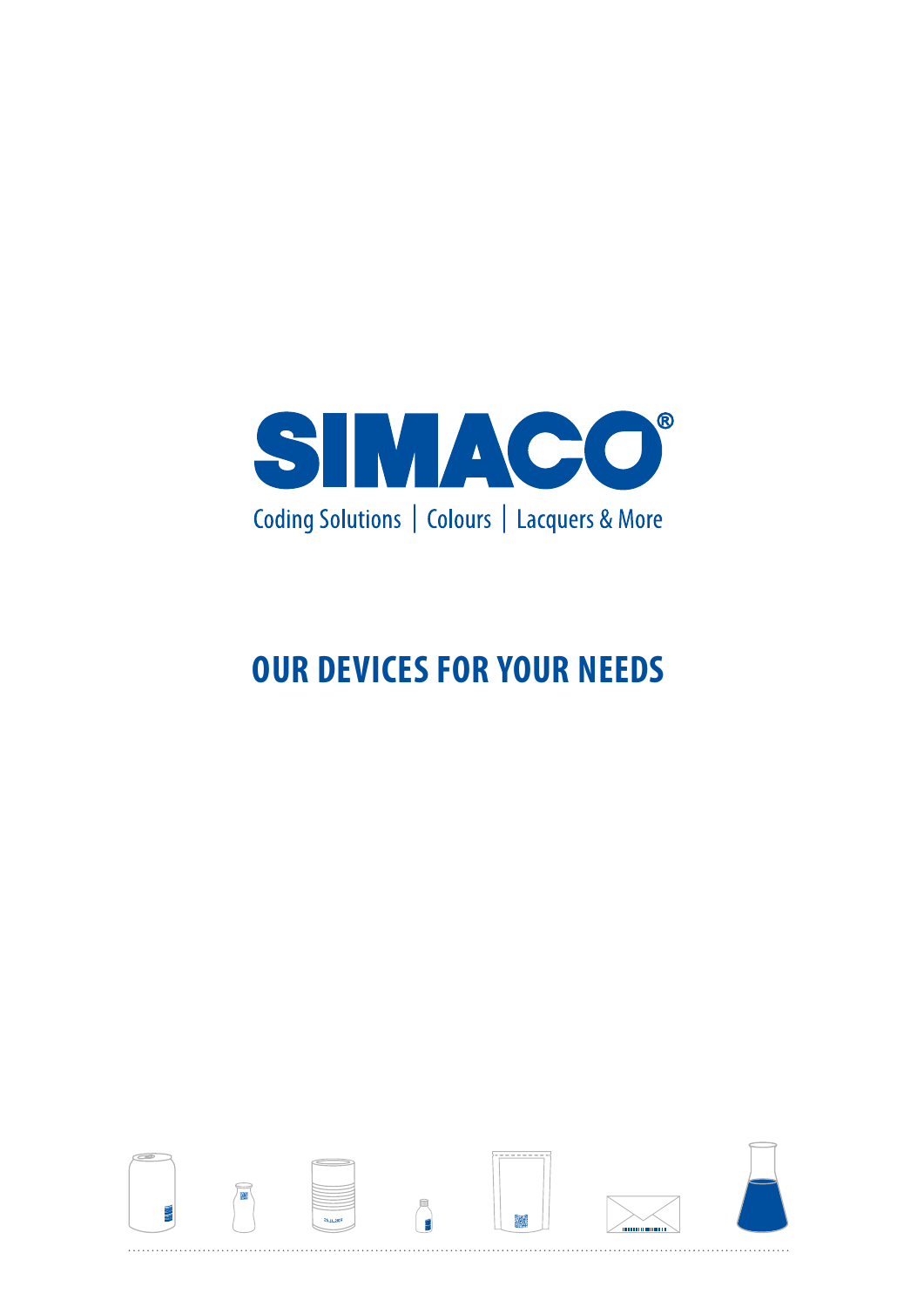

## SIMACO CodeRevo

#### **Your device for standard markings – made in Germany!**

Our entry-level model: perfect for standard coding – the SIMACO CodeRevo delivers clear printing especially at lower conveyor speeds. All the adjustments can be made intuitively using a touch display with just a few clicks.

A simple ink system with perfectly matched SIMACOLOR consumables: this ensures efficiency along every line!

#### FEATURES

- simple, intuitive touch display
- affordable entry-level model in compact design
- intelligent ink and solvent management
- integrated production statistics
- easy data transfer via USB / Ethernet
- fast and easy commissioning

#### **TECHNICAL SPECIFICATIONS**

Casing: stainless steel / anodised aluminium – IP54 224 x 361 x 246 mm (W x D x H) Printhead: stainless steel / anodised aluminium 42 x 42 x 191 mm (L x W x H) Nozzle: 55 μ / 70 μ Printhead hose: 3 m Environment: • temperature 5 °C to 45 °C • humidity 10% to 90% (condensation free) • electrical connection 88V to 264V  $\sim$  50/60 Hz, 50W Interfaces: Ethernet / USB

Printing modes: 5 dot - 24 dot graphics Character height: 5 mm to 8 mm Memory: > 300 MByte Connections: print start, incremental encoder, signal lights connection, two inputs and two outputs (all 24V)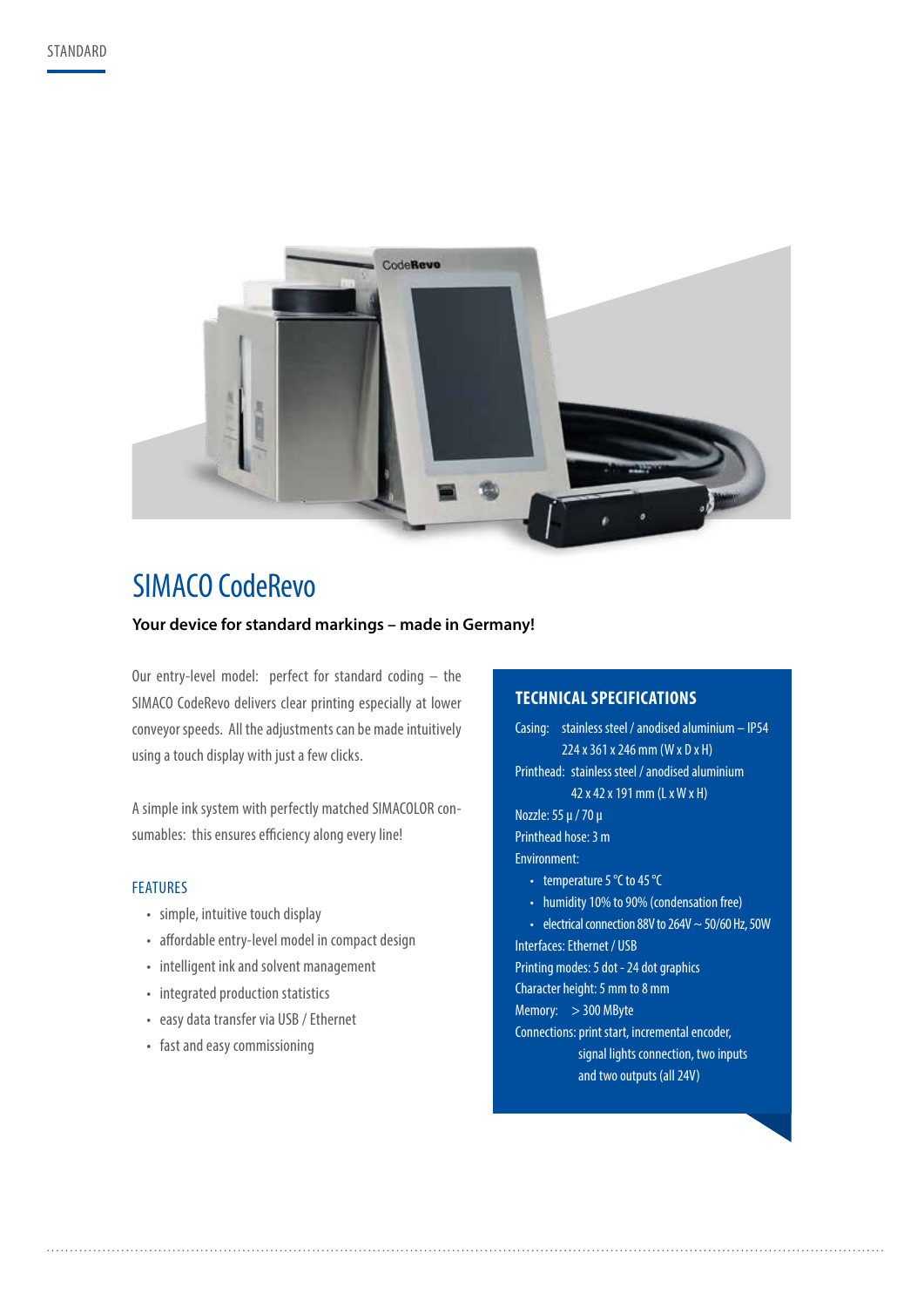

### SIMACO CodeCubeXL

#### **High level on an affordable basis – the bestseller for dye based inks**

Simple and high-speed marking with the SIMACO CodeCube XL: the bestseller, optimal for standard coding in serial operation and with a clear menu structure, is particularly impressive for coding such as BBD markings and lot / batch identification on a wide variety of products and substrates.

#### FEATURES

- 7 inch colour touch display with intuitive user interface
- compact design and quickly integrated
- easy to refill reservoirs
- high-speed modes possible
- easy data transfer via USB / Ethernet
- integrated production statistics
- up to 32 pixel text / graphics can be combined
- high level of reliability

#### **TECHNICAL SPECIFICATIONS**

Casing: stainless steel – IP54 / IP65 320 x 347 x 312 mm (W x D x H) Printhead: anodised aluminium 40 x 40 x 186 mm (L x W x H) Nozzle: 36 μ / 48 μ / 55 μ / 70 μ Printhead hose: 3 m / 5 m Environment: • temperature 5 °C to 45 °C • humidity 10% to 90% (condensation free) • electrical connection 80V to 240V  $\sim$  50/60 Hz, 60W Interfaces: Ethernet / USB

Printing modes: 5 dot - 32 dot graphics Character height: 5 mm to 12 mm Memory: > 300 MByte Connections: print start, incremental encoder, signal lights connection, two inputs and two outputs (all 24V)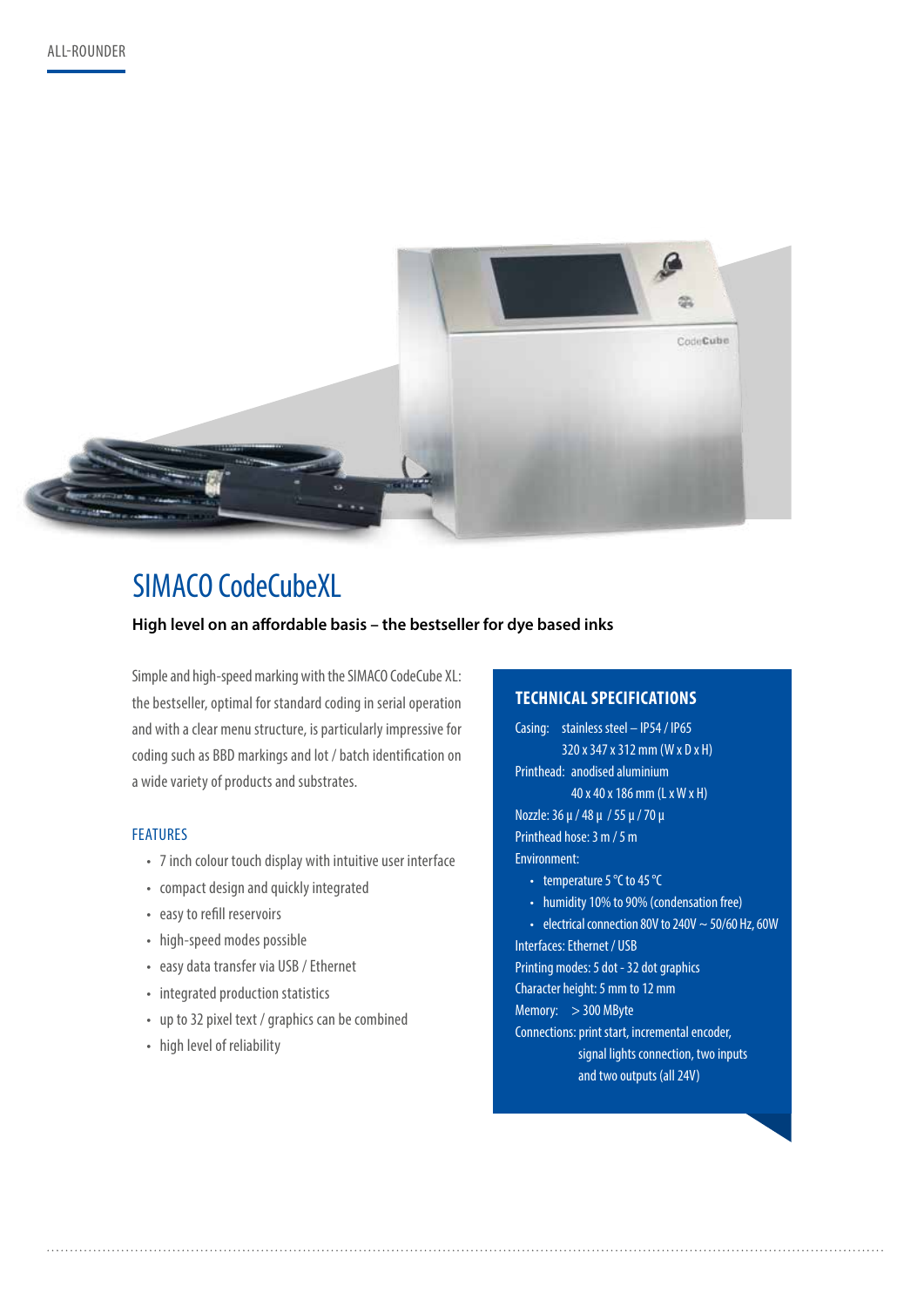

## SIMACO CodeCreator

#### **All-rounder for almost all applications – setting standards with low emission values**

The high-end SIMACO CodeCreator ink system ensures efficient and reliable coding even in special cases with pigmented inks. An integrated solvent recovery ensures low consumption and reduced emissions.

An ink maintenance function starts automatically in standby mode – ideal for bridging downtimes. The system can be equipped with two stirrers as an option – thus even hard pigmented inks can be processed in the device.

#### FEATURES

- easy to refill ink and solvent tanks
- integrated solvent recovery for low consumption and reduced emissions
- simple maintenance due to four door concept
- optional stirrers
- 7 inch colour touch display with intuitive user interface
- compact design and quickly integrated
- easy data transfer via USB / Ethernet
- integrated production statistics
- up to 48 pixel text / graphics can be combined

#### **TECHNICAL SPECIFICATIONS**

Casing: stainless steel – IP54 320 x 320 x 522 mm (W x D x H) Printhead: anodised aluminium 40 x 40 x 186 mm (L x W x H) Nozzle: 36 μ / 55 μ / 70 μ Printhead hose: 3 m / 5 m Environment: • temperature 5 °C to 45 °C • humidity 10% to 90% (condensation free)

 $\cdot$  electrical connection 80V to 240V  $\sim$  50/60 Hz, 100W Interfaces: Ethernet / USB Printing modes: 5 dot - 40 dot graphics Character height: 5 mm to 12 mm Memory: > 300 MByte Connections: print start, incremental encoder, signal connection, two inputs, two outputs (all 24V) and three signal outputs

- high-speed modes possible
- high level of reliability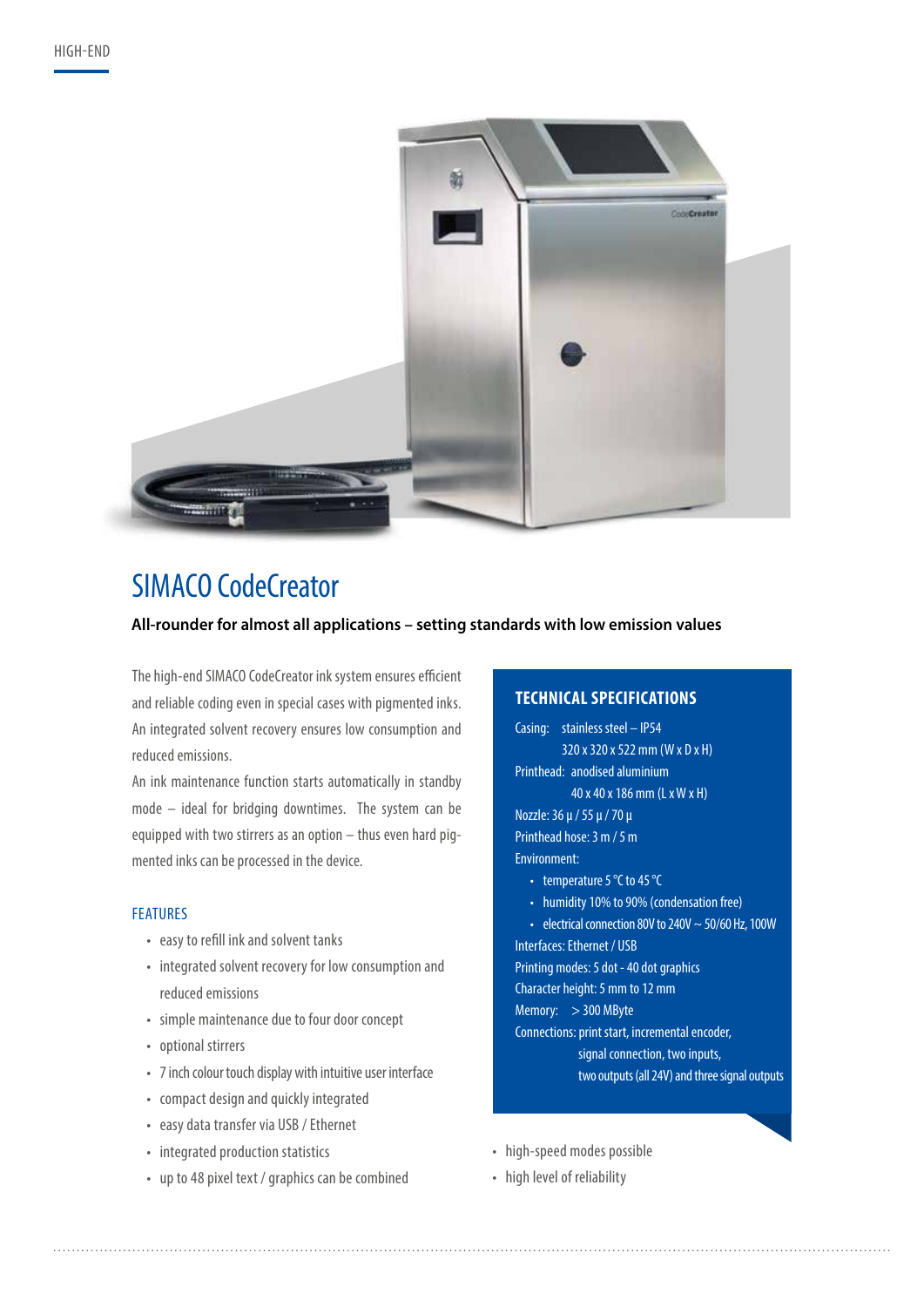

# OWN HARDWARE AND OWN SOLUTIONS – EVERYTHING FROM ONE SOURCE

State-of-the-art inkjet printers, in-house developed inks and printing inks as well as an all-round service: SIMACO now offers all this as a complete package!

The devices manufactured in Germany round off the portfolio for the specialist in inks and printing inks: devices, print materials and service from a single source – so that nothing interferes with your production flow!

 $\rightarrow$   $-$  Whether inside, outside, raw, cooked, unpackaged, packaged – whether soft, hard, rusty or simply paper:  *we supply the ideal printing ink!*